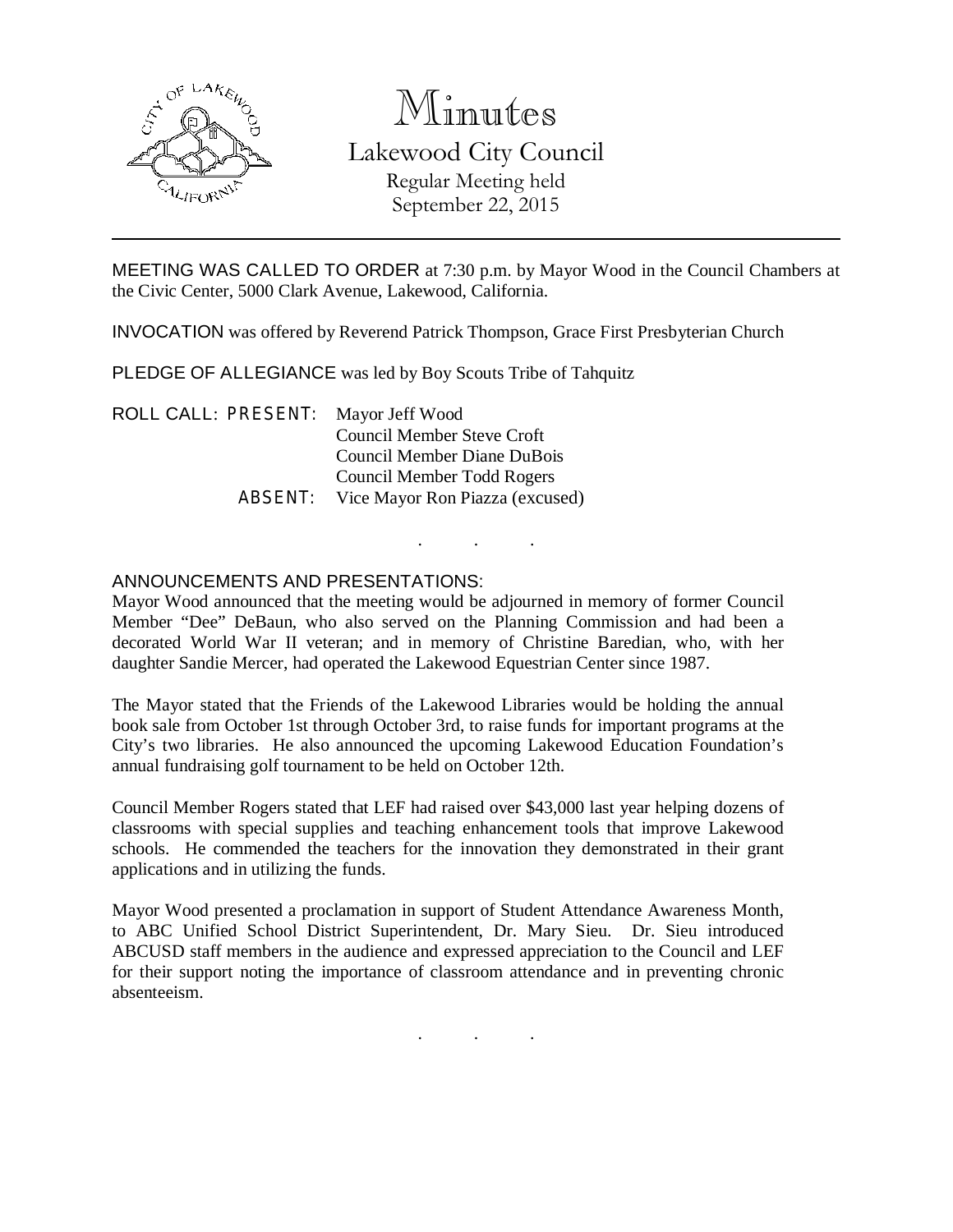City Council Minutes September 22, 2015 Page 2

ROUTINE ITEMS:

COUNCIL MEMBER CROFT MOVED AND COUNCIL MEMBER DUBOIS SECONDED TO APPROVE ROUTINE ITEMS 1 THROUGH 7.

- RI-1 Approval of Minutes of the Meeting held September 8, 2015
- RI-2 Approval of Personnel Transactions
- RI-3 Approval of Registers of Demands
- RI-4 Approval of Permit for Mayfair High School Homecoming Parade
- RI-5 Approval of Report of Monthly Investment Transactions
- RI-6 RESOLUTION NO. 2015-57; A RESOLUTION OF THE CITY COUNCIL OF THE CITY OF LAKEWOOD ESTABLISHING DISABLED PERSON DESIGNATED PARKING ON THE NORTH SIDE OF CENTRALIA AVENUE WITHIN THE CITY OF LAKEWOOD

RESOLUTION NO. 2015-58; A RESOLUTION OF THE CITY COUNCIL OF THE CITY OF LAKEWOOD ESTABLISHING DISABLED PERSON DESIGNATED PARKING ON THE EAST SIDE OF COKE AVENUE WITHIN THE CITY OF LAKEWOOD

RESOLUTION NO. 2015-59; A RESOLUTION OF THE CITY COUNCIL OF THE CITY OF LAKEWOOD ESTABLISHING DISABLED PERSON DESIGNATED PARKING ON THE NORTH SIDE OF ALLRED STREET WITHIN THE CITY OF LAKEWOOD

RESOLUTION NO. 2015-60; A RESOLUTION OF THE CITY COUNCIL OF THE CITY OF LAKEWOOD ESTABLISHING DISABLED PERSON DESIGNATED PARKING ON THE SOUTH SIDE OF MICHELSON STREET WITHIN THE CITY OF LAKEWOOD

RI-7 Approval of Retention Release for Public Works Contract 2014-5, Del Valle Memorial

UPON ROLL CALL VOTE, THE MOTION WAS APPROVED:

AYES: COUNCIL MEMBERS: DuBois, Rogers, Croft and Wood NAYS: COUNCIL MEMBERS: None ABSENT: COUNCIL MEMBERS: Piazza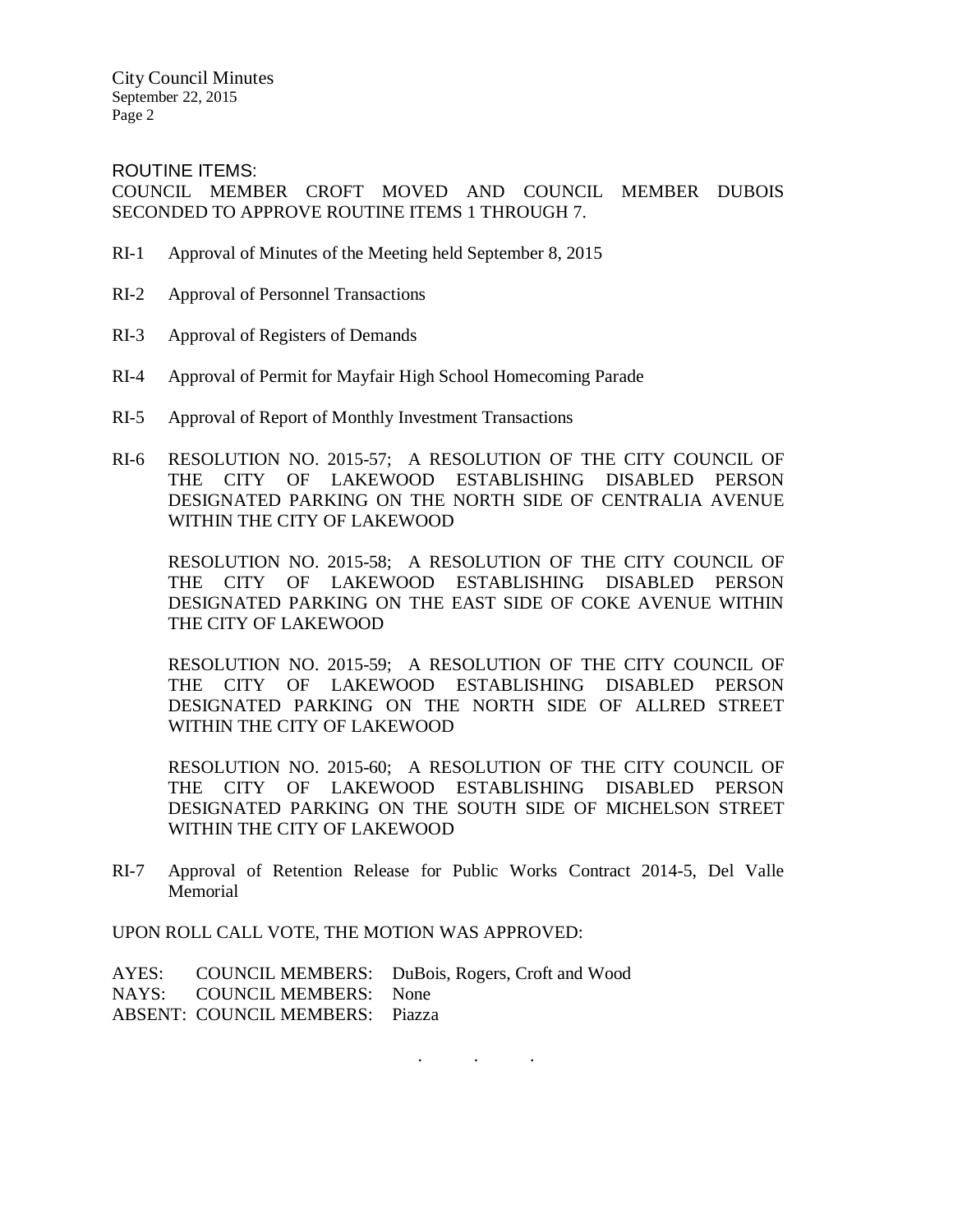## 1.1 • AWARD OF BID FOR PURCHASING BID NO. PUR03-15, ONE 2015 CHEVROLET SILVERADO C3500 WITH DUMP BODY

Administrative Services Director Diane Perkin displayed slides and made a presentation based on the memo in the agenda reporting that a need to replace a vehicle for the Tree Division had been determined and that two bids that been received for the purchase of one Chevrolet Silverado C3500 with dump body. She explained that a better price had been obtained for a newer model and that the vehicle being replaced would be salvaged and auctioned off. It was the recommendation of staff that the City Council authorize the purchase of the vehicle from the low bidder, George Chevrolet, in the amount of \$47,668.74.

Mayor Wood opened the public hearing at 7:51 p.m. and called for anyone in the audience wishing to address the City Council on this matter. There was no response.

COUNCIL MEMBER ROGERS MOVED AND COUNCIL MEMBER DUBOIS SECONDED TO AUTHORIZE APPROPRIATION OF PUBLIC WORKS FUNDS AND THE PURCHASE OF ONE 2016 CHEVROLET SILVERADO C3500 WITH DUMP BODY FROM GEORGE CHEVROLET. UPON ROLL CALL VOTE, THE MOTION WAS APPROVED:

AYES: COUNCIL MEMBERS: DuBois, Rogers, Croft and Wood NAYS: COUNCIL MEMBERS: None ABSENT: COUNCIL MEMBERS: Piazza

#### . . .

### 3.1 • EL NIÑO PREPAREDNESS

Lisa Rapp, Director of Public Works, and Lisa Litzinger, Director of Recreation and Community Services, displayed slides and made a presentation based on the memo in the agenda. Ms. Rapp reported on the preparations being made for the projected El Niño events for the upcoming winter, which included inspection of City-owned buildings and facilities; cleaning of roofs, gutters, downspouts and catch basins; monitoring of flooding, fallen tree limbs and street light and traffic signal outages; and coordination of responses by appropriate staff and service providers. She added that residents could purchase sand and bags at home improvement retailers.

Ms. Litzinger stated that with a strong El Niño weather system being predicted, Lakewood would prepare its residents by utilizing increased online, print and cable television resources. She highlighted the City's emergency preparedness program, which included community education, emergency planning and employee training and response, to deal with any disaster, be it an earthquake, flood or power outage.

Mayor Wood and Council Member Croft encouraged everyday home preparedness and reminded residents to exercise extra caution when driving in wet weather.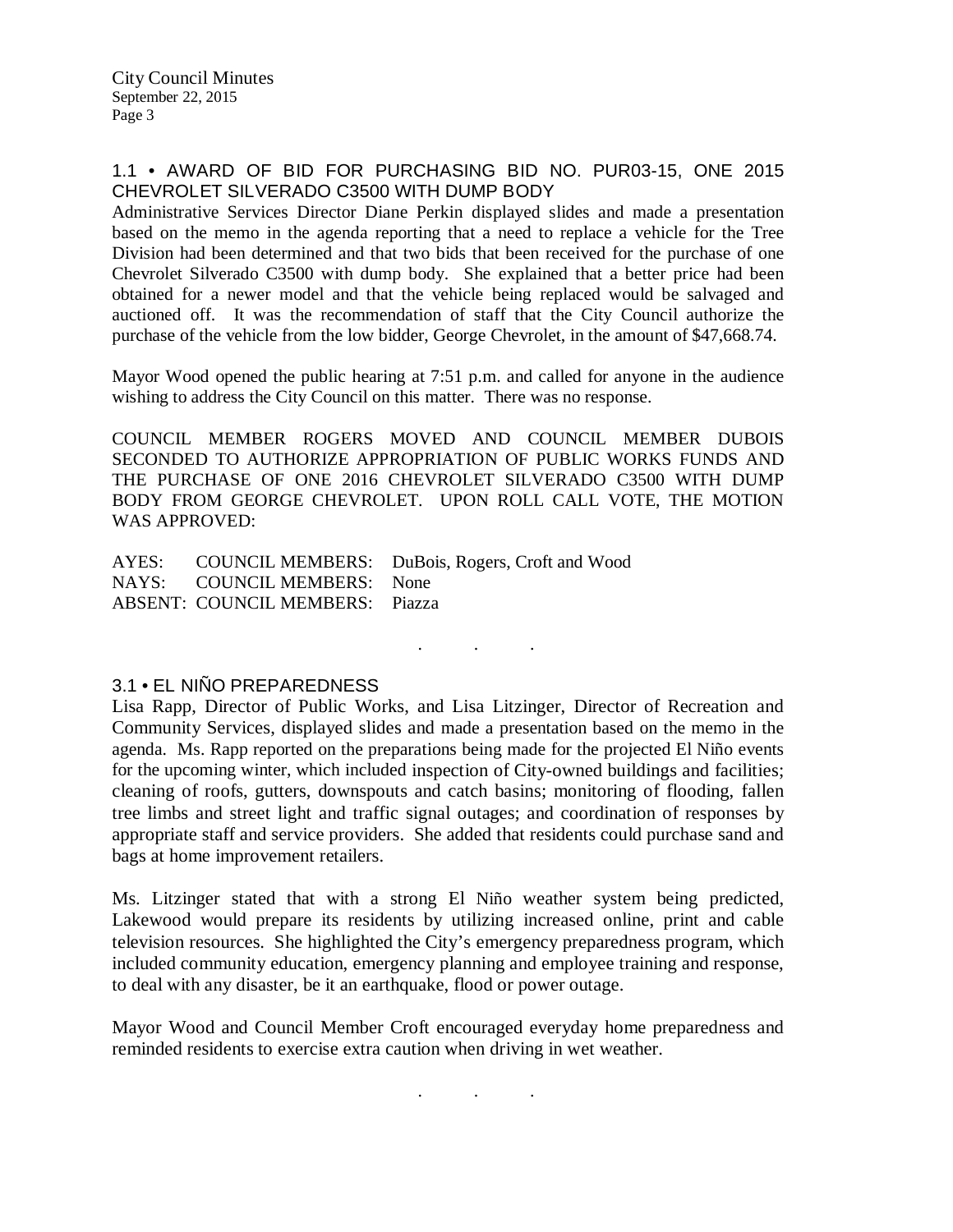City Council Minutes September 22, 2015 Page 4

## 3.2 • DROUGHT AND WATER CONSERVATION UPDATE

James Glancy, Director of Water Resources, displayed slides and made a presentation based on the memo in the agenda. He explained that under State emergency conservation regulations, the City had been required to reduce water use by twenty percent from 2013 levels. For June, July, and August, the City had achieved conservation at 28, 29, and 30 percent, respectively. Lakewood's emergency conservation rule that allowed only two days a week for landscape watering along with the various rebate programs, water-wise devices, and sub-surface irrigation each played a role in the water use reduction. He reported that ninety-two percent of the State still experienced severe drought conditions and that major reservoirs were well below the average capacity with the amount of snow in the Sierra Nevada being at its lowest in more than 500 years. The City had received just under ten inches of rain for the current water year but was still below the historical average rainfall of twelve inches. He provided a reminder that a new watering schedule would go into effect on October 1st with allowances being made for hand watering and drip irrigations systems.

Mr. Glancy, noting that this would be his last meeting, expressed appreciation to the City Council and City Manager Howard Chambers for their support and allowing him stewardship of the Water Resources Department for almost twenty six years.

. . .

## SUCCESSOR AGENCY ACTIONS

1. Approval of Register of Demands

COUNCIL MEMBER CROFT MOVED AND COUNCIL MEMBER ROGERS SECONDED TO APPROVE THE REGISTER OF DEMANDS. UPON ROLL CALL VOTE, THE MOTION WAS APPROVED:

AYES: COUNCIL MEMBERS: DuBois, Rogers, Croft and Wood NAYS: COUNCIL MEMBERS: None ABSENT: COUNCIL MEMBERS: Piazza

### SUCCESSOR HOUSING ACTIONS

1. Approval of Register of Demands COUNCIL MEMBER DUBOIS MOVED AND COUNCIL MEMBER CROFT SECONDED TO APPROVE THE REGISTER OF DEMANDS. UPON ROLL CALL VOTE, THE MOTION WAS APPROVED:

. . .

AYES: COUNCIL MEMBERS: DuBois, Rogers, Croft and Wood NAYS: COUNCIL MEMBERS: None ABSENT: COUNCIL MEMBERS: Piazza